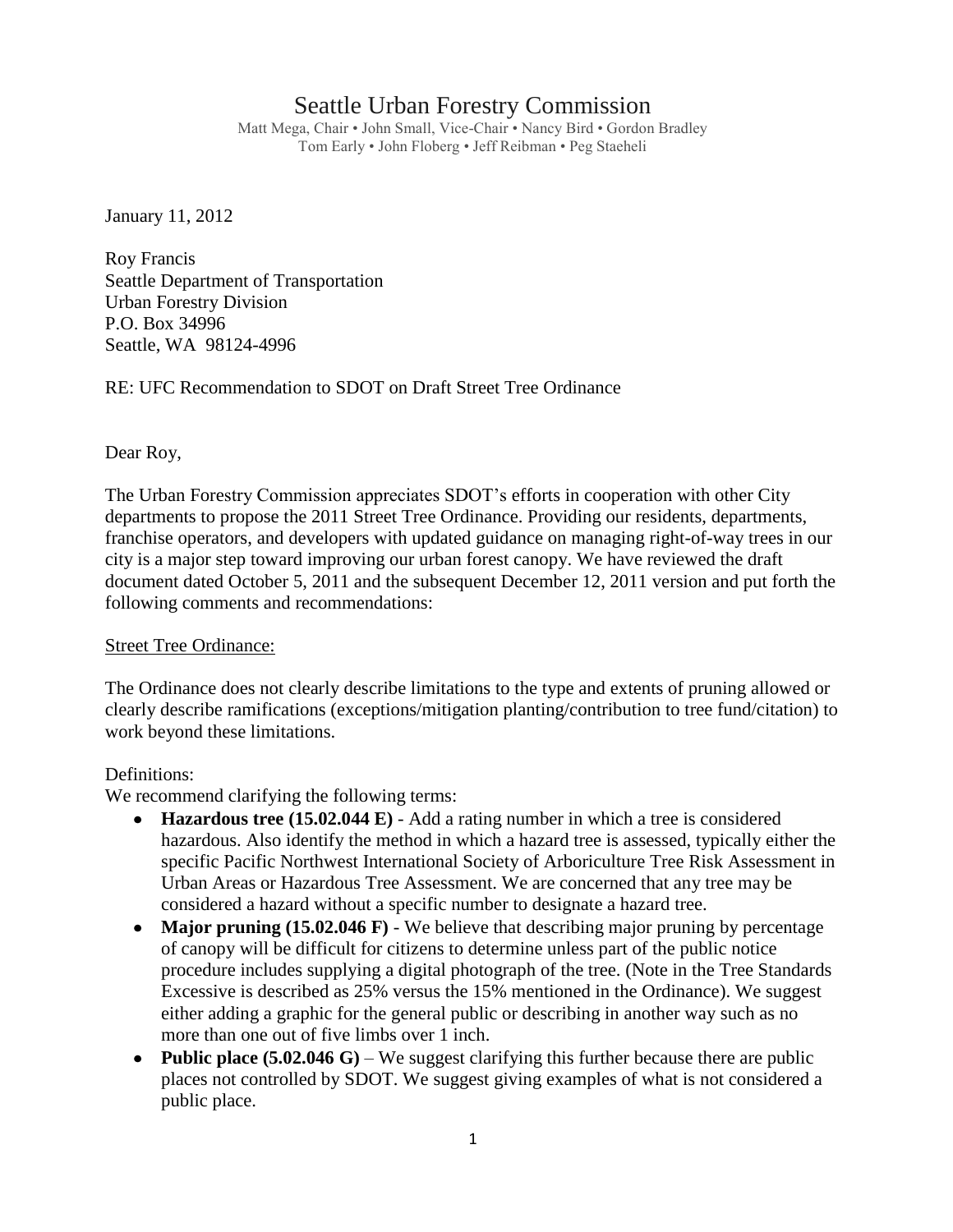$\bullet$ **Tree canopy** - The ordinance is missing this definition.

Tree service provider requirements:

**Supervision (15.43.050 D) –** During our first review we were concerned that existing provisions (15.43.050 C in the first version reviewed) might allow for one qualified supervisor to supervise multiple crews without being physically present on site. We were please to find in our review of an updated version of the Ordinance (15.43.050 D) that SDOT had included supervision at the site by an ISA certified arborist or ISA certified tree worker.

## Mitigation:

We have specific recommendations regarding developing additional guidance related to major pruning and removal of trees due to sidewalk, utility and franchise work.

Revisit the power and franchise issues in view of the reality that many necessary practices to keep trees from power lines results in detrimental effect to the health of the tree. We suggest a more streamlined approach to replacement of inappropriate trees with species adaptable to power line locations and/or mitigation through replanting.

- 1. If in order to maintain the integrity of power or communications line there is a detrimental effect on the tree the Utility should consult with SDOT's City Arborist (this is in addition to the broader permit that is issued).
- 2. Mitigation could occur in different locations however, we suggest that mitigation be tracked to the same neighborhood zone as the removal. The sixth prelude identifies replacement of two trees for every one tree removed from City property. How would one determine the criteria for this replacement? Currently, the ordinance identifies replacement only within 15.43.030 B.2.c.
- 3. Automatic trigger for mitigation when utilities 'top' or perform severe crown reduction on a tree. This mitigation, as stated in point #2 above, may occur in a different location within the neighborhood, may be in the form of a tree fund contribution (fee-in-lieu) or may be exempt (due to felling during a severe storm event).

Ownership and damage:

**Tree preservation and protection (15.43.020)** - What are the repercussions to the individual that destroys, kills, injures, mutilates, or defaces a street tree or vegetation by the means described in this section of the Ordinance? We suggest that enforcement be clarified so that there is improved compliance. The concern is that restrictions that are not enforced may actually cause more confusion in the general public.

**Tree preservation and protection (15.43.020 C 3)** - This requires a permit for seasonal tree lights. We suggest this requirement be actively publicized during the public comment period so citizens are aware that this permit will be required.

**Street Use permits required (15.43.030)** - Clarify financial responsibility for removal of privately installed and maintained street trees (Yakima vs. Shaw on ownership).

**Planting (15.43.030 A 1 a)** – We suggest tree planting be separated from shrub planting to assist public understanding of issues.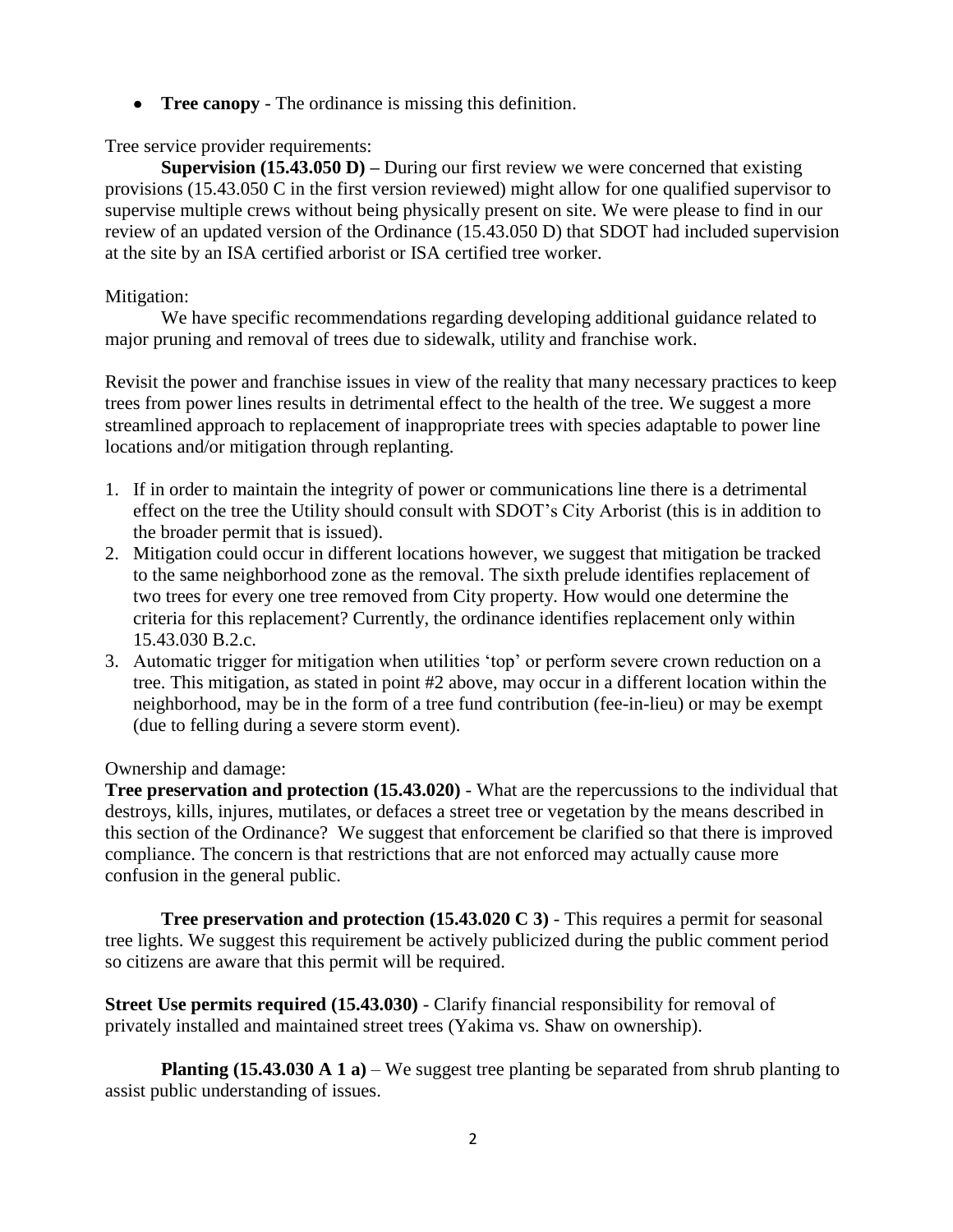**Major Pruning (15.43.030 B.2.b)** - We appreciate SDOT including clarification stating that all major pruning shall use ANSI A-300 Standard Specifications and comply with best management practices in the Street Tree Manual, as previously recommended by the Commission.

**Maintenance of trees (15.43.040 C)** - Describes private party responsibility for damage to underground utilities due to root intrusion. We recommend deleting the reference to damage done by the tree roots to the public sewers and storm drains. The wording would discourage tree planting in most urban frontage property and this is in conflict with the preludes to this ordinance and the urban forest management plan goals of increasing tree canopy.

### Street Tree Manual:

The modified Tree Manual contains valuable information. We would like to discuss broader use of this document with you. There is some cross-referencing in the Manual however, we suggest an additional review to see if there is other information contained in SDOT's Street Tree Manual Standards and Specifications that could be incorporated into the City's Right-of-Way Implementation Manual, the Standard Specifications, and the Standard Plans to improve all the documents used as sources for tree planting and maintenance.

### **Section 3 - Sight Distance**

If the right-of-way is wider than typical (5 feet planting strip and 6 feet sidewalk), are there variances to this 30 feet setback requirement? Many right-of-ways have planting strips that are wider than 10 feet so we are wondering if there is any allowance for plant height or tree placement in these conditions, or could this be looked at from a sight triangle point of view at controlled intersections and additional plant height and planting of trees be allowed? This would allow more room for tree planting where appropriate. With this requirement of 30 feet have you considered the economic implications to the City and the public of bringing all intersections into compliance? Would trees in non-compliant intersections, which don't constitute a safety hazard, be grandfathered?

### **Section 5 - Tree Maintenance Guidelines**

We suggest reviewing the wording to clarify what are guidelines versus standards for regulated trees. There is quite a bit of valuable information but it's hard to determine what property owners should do versus what they are required to do. We also wonder if this information will be conveyed by DPD for new trees planted as part of development requirements. Finally will SDOT be considering a maintenance bond for trees planted during development to allow for the first few years of maintenance and described pruning requirements?

### **Section 6 - Tree Reports**

This section is very helpful. We suggest SDOT consider adding a standard matrix or table format so that tree reports have a consistent reporting, improving readability for the general public.

### Public comment:

Our understanding is that the deadline for public comment is January 20, although we cannot find reference to this date in SDOT's website. Since the release occurred during the busy holiday season we suggest extending the comment period by at least three weeks.